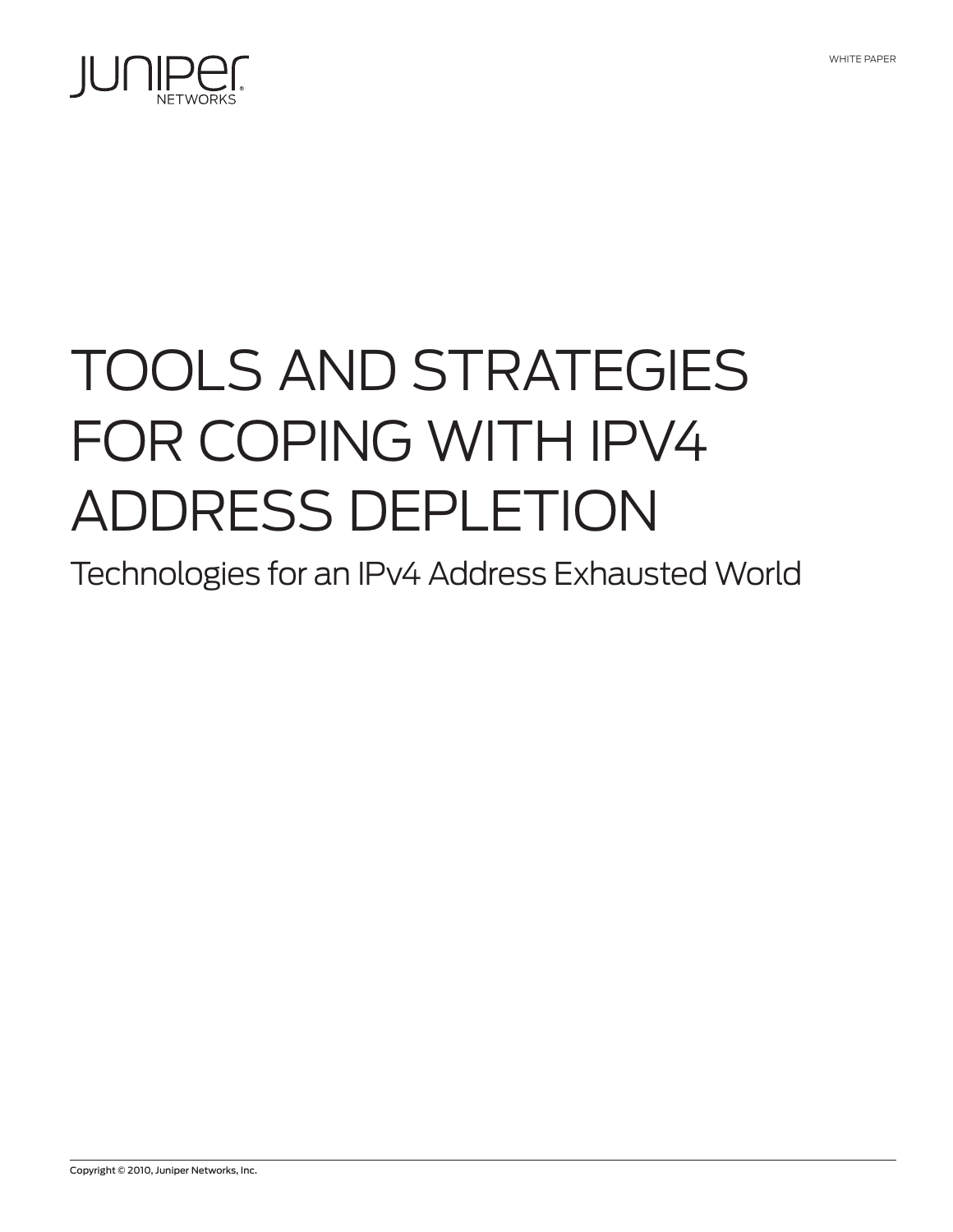## Table of Contents

| $Introduction \dots 3$ |
|------------------------|
|                        |
|                        |
|                        |
|                        |
|                        |
|                        |
|                        |
|                        |
|                        |
|                        |
|                        |
|                        |
|                        |
|                        |
|                        |
|                        |
|                        |
|                        |

# Table of Figures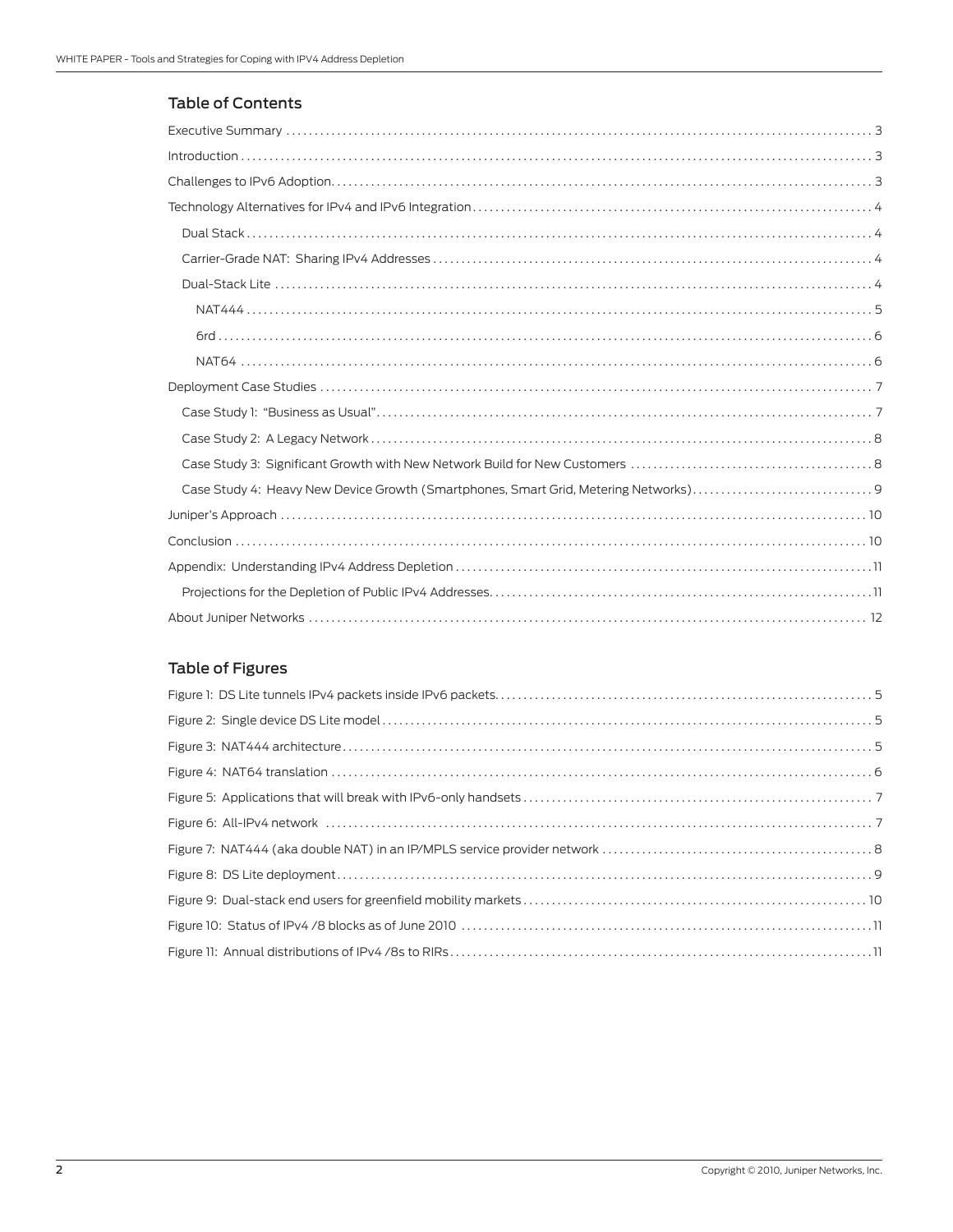#### <span id="page-2-0"></span>Executive Summary

The IPv4 address space will be depleted in a few short years. In fact, at the highest levels of the Internet addressing authorities, the pool will be depleted as soon as mid 2011, if not earlier. How soon this depletion affects your network depends on a number of factors, including how much unused IPv4 address space you currently hold and how many addresses are required to sustain your network's annual growth. Broadband network providers are likely to begin feeling the pinch as soon as 2012, while some enterprise network operators may or may not feel a direct impact for many years.

At the same time, IPv6 is still in the very early stages of deployment. Very few network operators, even those with aggressive deployment plans, have completed IPv6 rollouts. Most network operators have not even begun IPv6 deployment. This leaves the door open to many questions. How do we continue to grow our networks when there are no new IPv4 addresses to give new users? And even as IPv6 is opened to new users, how do they continue to connect older devices that only support IPv4? How do they continue to reach content on the Internet that remains IPv4 only? How do they support legacy IPv4 applications and devices?

There are a number of technological solutions to these problems. This paper provides a detailed discussion of these solutions for network engineers and architects. The issues and potential problems you should consider when choosing among the solutions are also discussed.

#### Introduction

By the early 1990s, the Internet community recognized that IPv4 addresses would eventually be depleted. This concern led the IETF to begin work on IPv6. IPv6 was fully defined by the mid 1990s but it has done little to displace IPv4 as the de facto Internet standard. Just a couple years ago, studies showed that IPv6 traffic accounted for less than 1% of Internet traffic globally. Another recent study<sup>1</sup> shows that only 0.15% of the top 1 million websites are reachable over IPv6.

Originally, the IETF expected dual-stack IPv6 and IPv4 deployments to occur at a steady pace to make the depletion of IPv4 addresses a nonissue. However, service providers lacked any economic incentive to deploy IPv6. IPv6 is virtually transparent to end users, so there was no service benefit to end users and neither were there any competitive differentiators for providers to justify dual stack.

Over the years, the issue that led to IPv6 development—the depletion of IPv4 addresses—has become more imminent and undeniable, and it is being accelerated by smartphones and exploding telecommunication markets in developing countries. Currently, estimates predict that the Internet Assigned Numbers Authority (IANA) will run out of addresses by the first half of 2011. Regional Internet Registries (RIRs)—which stock about a 12 month supply of addresses—will deplete their stores sometime after this (current estimates are late 2011 to early 2012). A market for IPv4 address transfer is bound to emerge and add significant costs to network operators. With the potential inability to add customers due to an address space shortage, many are realizing that IPv4 address depletion is a threat to business—thus, some form of enablement of IPv6 along with maintaining an IPv4 service on the network is becoming a necessity.

#### Challenges to IPv6 Adoption

IPv6 and IPv4 are not interoperable out of the box, and this causes certain technical challenges. Moving abruptly to an IPv6 only network would put service providers at a competitive disadvantage for two reasons. First, there is very little content available on IPv6. Second, there are many devices and applications today that can only work in an IPv4 environment. There are multiple views in the industry on how the transition to IPv6 will play out, and what happens next is a matter of some debate. But the future of the Internet is going to certainly include both IPv6 and some form of "natted" IPv4 with technologies such as Carrier-Grade NAT (CGNAT) for many years. Regardless of how the transition plays out, the depletion of IPv4 addresses is an immediate concern facing service providers and large network operators of all types. In the very near term, service providers will need strategies and tools to help them deal with the depletion of IPv4 addresses while starting their deployment of IPv6.

Juniper Networks is committed to helping customers make educated, practical decisions about the technologies they employ in their networks. Juniper's solution focuses on both the technical and business challenges—enabling service providers to reduce the short-term business risk presented by IP address depletion, while providing the tools to interoperate in a mixed IP version world. Juniper is leading the way in the development of technologies that will keep networks running post IPv4 depletion. This white paper takes a close look at pending IPv4 address depletion, and describes the technologies Juniper has available to help customers navigate this important technological and market shift.

1 http://ipv6monitor.comcast.net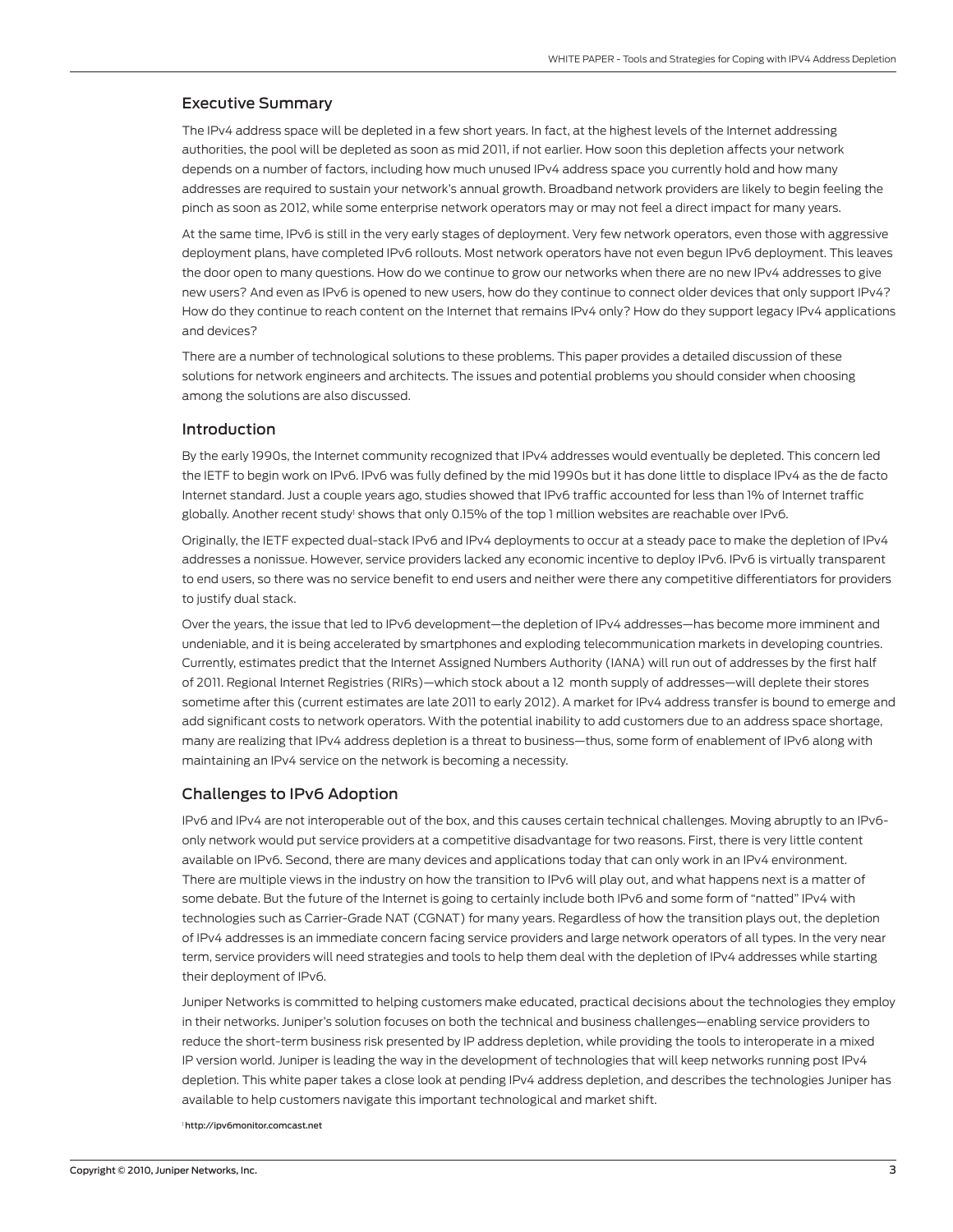## <span id="page-3-0"></span>Technology Alternatives for IPv4 and IPv6 Integration

There are many technology alternatives to deal with related to IPv4 and IPv6 integration, and these are discussed in the following sections.

#### Dual Stack

The simplest solution for IPv4/IPv6 coexistence is dual stacking. The end system sends either IPv4 or IPv6 packets to a destination based on whether Domain Name System (DNS) returns an IPv4 or IPv6 address when the destination's name is queried. The problem with this simple solution is that it requires as many IPv4 addresses as endpoints.

#### Carrier-Grade NAT: Sharing IPv4 Addresses

In order to maintain IPv4 growth after IPv4 exhaustion while completing the transition to IPv6, the remaining IPv4 addresses will have to be shared among customers. This is done with Carrier-Grade NAT (CGNAT).<sup>2</sup> Rather than assigning addresses to individual users, CGNAT "pulls back" these addresses to a more centralized Network Address Translation (NAT), allowing the sharing of a single address among a much larger number of end devices.

There are several variations in the deployment architecture of CGNAT, Dual-Stack Lite (DS Lite), NAT64, and NAT444 (also known as double NAT) are the most important ones. They are similar in the way that they enable providers to share a small IPv4 address pool among a large number of users. They differ in the way that packets are carried to the CGNAT.

- In NAT444, they are carried over IPv4.
- In NAT64, they are carried over IPv6.
- In DS Lite, they are carried as IPV4 packets over an IPv6 tunnel.

It is important to note, however, that CGNAT should not be seen as an alternative to IPv6. It only extends the useful life of IPv4 addresses in some situations; how long that life can be extended depends upon the address usage and growth rates of the network in question. By their nature, CGNAT architectures will likely have a finite lifetime in most networks.

Key metrics to consider for the deployment of any CGNAT device include:

- Throughput
- Number of translations
- Translation setup rate
- Application-level gateway (ALG) support (applications that require incoming connections will be restricted)

#### Dual-Stack Lite

DS Lite is a promising approach that uses IPv6-only links between the provider and the customer. When a device in the customer network sends an IPv4 packet to an external destination, the IPv4 packet is encapsulated in an IPv6 packet for transport into the provider network. At the CGNAT, the packet is decapsulated to IPv4 and NAT44 (which translates an IPv4 address to another IPv4 address) before delivering to the public internet. This tunneling of IPv4 packets enables IPv4 applications and IPv4 hosts to communicate with the IPv4 Internet over the IPv6-only links. Using this approach, a service provider can deploy IPv6 and still provide an IPv4 service.

A DS Lite CGNAT must adapt its NAT binding table. The source address of the encapsulating IPv6 packet (the address of the customer end of the IPv6 link) is added to the bindings beside the IPv4 source address and port. Because the IPv6 address is unique to each customer, the combination of the IPv6 source address with the IPv4 source address and port makes the mapping unambiguous. When a responding IPv4 packet is received from the outside, its IPv4 destination address and port can be correctly matched to a specific customer behind the NAT based on the IPv6 address in the mapping table. The packet's IPv4 destination address and port can then be mapped to the inside IPv4 destination address and port, encapsulated in IPv6 using the mapped IPv6 address as the IPv6 destination address, and then forwarded to the customer.

In other words, the mapped IPv6 address not only disambiguates the customer RFC1918 address, it provides the reference for the tunnel endpoint.

<sup>2</sup> CGNAT (Carrier-Grade NAT) is also known by another name, Large Scale NAT (LSN).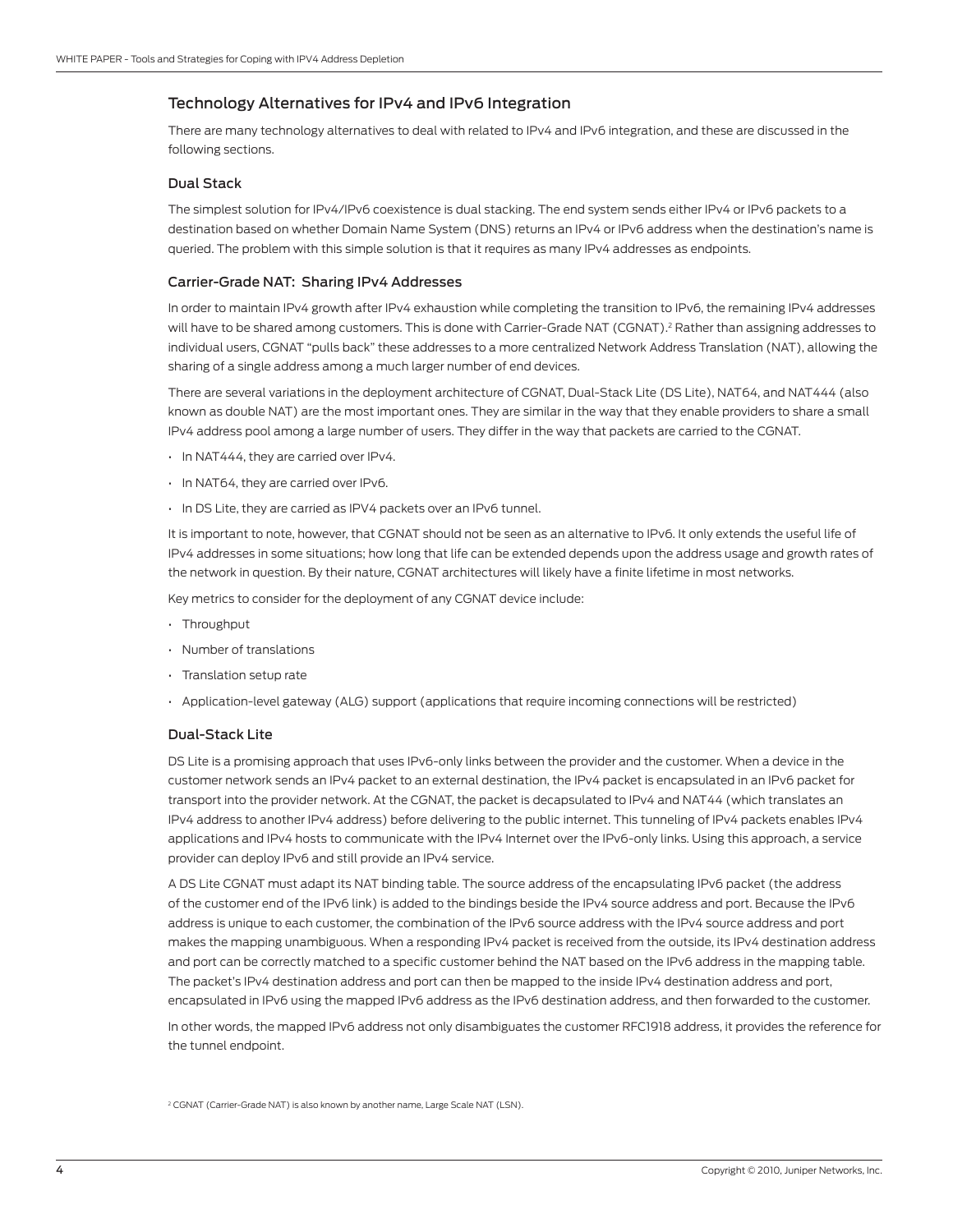<span id="page-4-0"></span>

Figure 1: DS Lite tunnels IPv4 packets inside IPv6 packets

Assuming that there are multiple end systems in the customer network, the DS Lite function occurs on a customer premises equipment (CPE) device such as a home gateway. If a device sends an IPv6 packet, the packet is routed normally to the IPv6 destination. If a device sends an IPv4 packet, the CPE gateway performs the IPv4-in-IPv6 encapsulation, setting the destination address of the IPv6 packet to the address of the DS Lite enabled CGNAT, also known as the Address Family Transition Router, AFTR. This model allows use of dual-stacked, IPv4-only, and IPv6-only devices behind the gateway. In this model, there is only one level of NAT applied to the traffic: the one performed by the CGNAT.

A variation on the DS Lite model as depicted in Figure 2 implements DS Lite on an individual end system rather than on a CPE device. The device is dual stacked, and therefore can send and receive both IPv4 and IPv6 packets. This model is not only relevant to customers who connect a single PC, game system, or laptop to the Internet directly without a router, but it also has great potential for mobile broadband.

One critical requirement for DS Lite is that its tunneling function must be added to existing customers' CPE either through a software upgrade or by replacing the unit. This can be done when IPv6 functionality is added to the CPE.



Figure 2: Single device DS Lite model

#### NAT444

NAT444 uses three layers of IPv4 addressing:

- A private IPv4 block within the user network (behind the CPE NAT)
- A different private IPv4 block for the user-to-provider links (between the CPE NAT and the CGNAT)
- A public IPv4 address on the outside of the CGNAT

A key advantage of this architecture is that it imposes no special requirements on the CPE NAT (assuming that RFC 1918 address space is used). However, to enable IPv6 services, either natively or via an IPv6 rapid deployment (6rd) tunneling technology, the CPE devices will need to be upgraded.

In NAT444, the same IPv4 address block can be reused within each customer network, and the same IPv4 block can be reused on the inside of each CGNAT for the user-to-provider links. It is this reuse of addresses behind multiple CGNATs that provides the IPv4 address scaling for NAT444 architecture as shown in Figure 3.



Figure 3: NAT444 architecture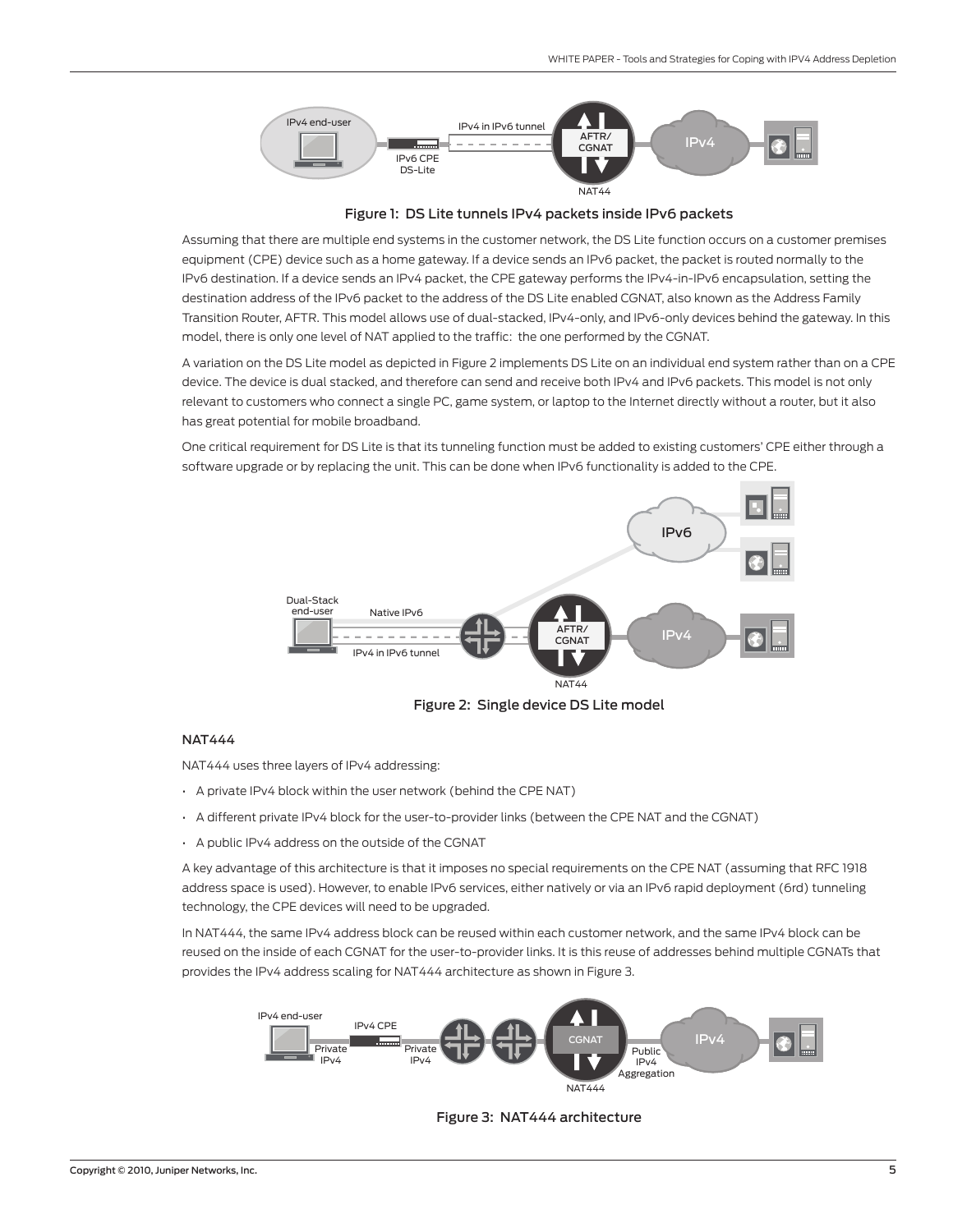<span id="page-5-0"></span>There are a couple of factors to keep in mind when deploying NAT444:

- The private-to-private translation across the CPE NAT can be an administrative liability: There must be some assurance that the inside and outside addresses of the CPE NAT do not overlap.
- If a customer wants to send packets to another customer behind the same CGNAT, the packets must still be translated at the CGNAT to prevent blocking of private source addresses; as a result, these packet flows are "hairpinned" back through the CGNAT to the destination. CGNAT resources are consumed even though the packets are not going to a destination beyond the CGNAT

The most significant drawback of this architecture is the fact that traffic is "natted twice" (hence the name NAT444). A number of applications, especially ones expecting incoming connections, will have a harder time functioning in this environment.

#### 6rd

6rd (or IPv6 rapid deployment) is another transition technology to provide IPv6 service to end users over an existing IPv4 infrastructure. 6rd builds on 6to4 tunneling concept and overcomes some of its limitations. The key difference with 6to4 is that 6rd addresses are derived from an IPv6 prefix tied to the service provider address space, guaranteeing return reachability of the IPv6 packets. IPv6 packets are tunneled in IPv4 with stateless v6 to v4 mapping and automatic prefix delegation derived from the v6 destination of each packet. The key component changes are to the routed CPE to make it 6rd capable via software or hardware upgrade, and introduction of a 6rd border relay function in the Internet service provider (ISP) network to route the packets to IPv6 networks.

This transition technology alternative enables IPv6 services over IPv4 infrastructure; however, it does not mitigate any IPv4 exhaustion concerns. 6rd can therefore be used as a complement to NAT444.

#### NAT64

Another technology for IPv4/IPv6 coexistence is an IPv4–to-IPv6 Network Address Translator (NAT64). This technology is similar to, but not the same as, a previous technology known as Network Address Translator-Protocol Translator (NAT-PT). From a purely functional standpoint, this solution appears to be straightforward and obvious. The headers of packets passing between an IPv6-only end system and an IPv4-only end system are converted from one protocol to the other, allowing the end systems to communicate without "knowing" that the remote system is using a different IP version.

A special DNS ALG, known as DNS64, is used to "trick" IPv6 hosts into thinking that the IPv4 destination is an IPv6 address. The IPv6 host thinks that it is communicating with another IPv6 system, and the IPv4 system thinks that it is talking to another IPv4 system. Neither end system participates directly in the translation process.

The earlier specification for IPv4/IPv6 address and protocol translation, NAT-PT, was relegated to historical status by the IETF (RFC 4966) due to a number of concerns. The newer specification of NAT64 removes some of these concerns, but others remain. Figure 4 shows the NAT64 architecture.



Figure 4: NAT64 translation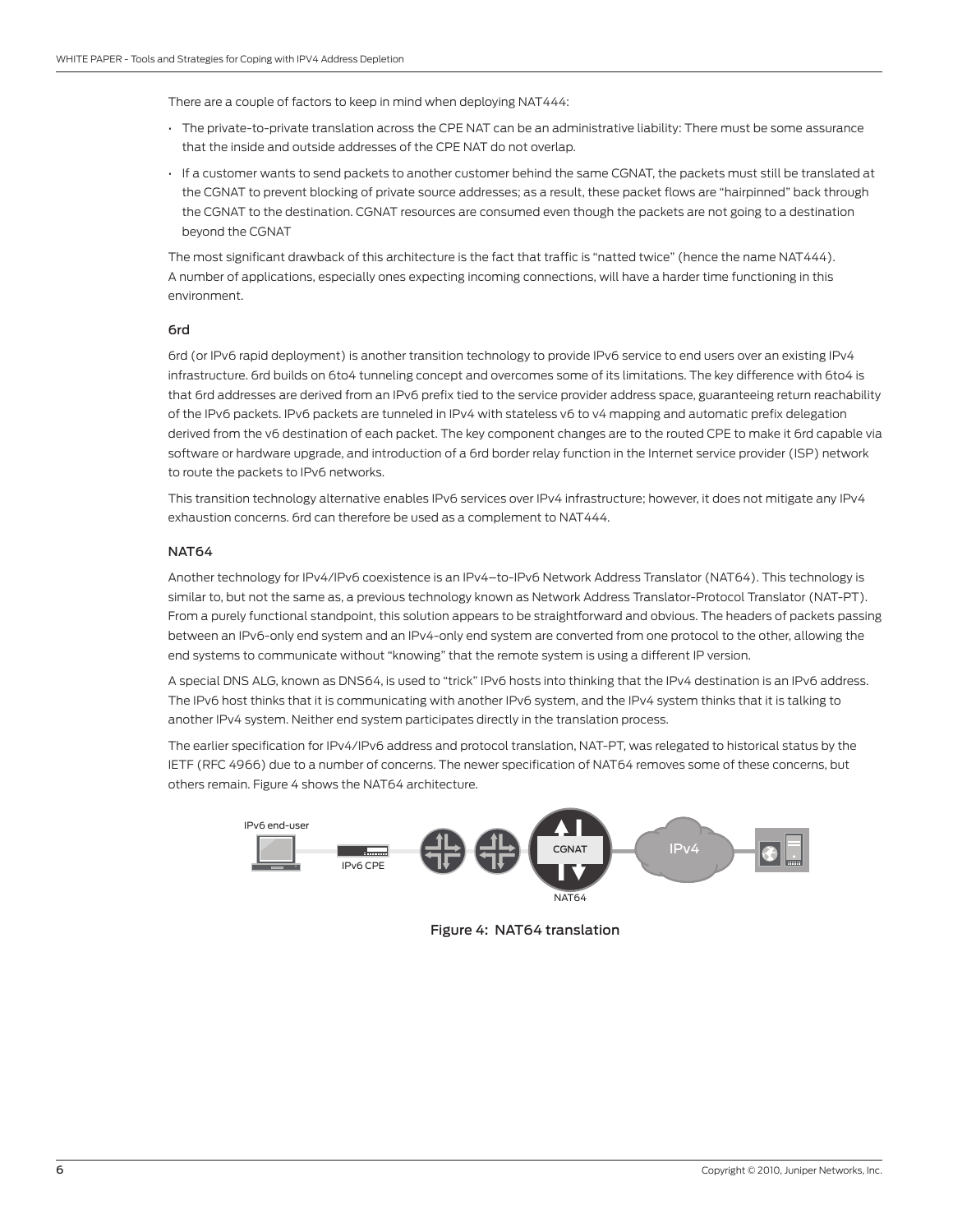<span id="page-6-0"></span>The most significant limitation of this architecture is that all hosts and all applications within the NAT64 domain must be converted to IPv6. Legacy IPv4 hosts or IPv4 applications running on an IPv4 host will not work in this architecture. Some examples of these applications are illustrated in Figure 5.



#### Figure 5: Applications that will break with IPv6-only handsets

NAT64 can only be used in a PDP (Packet Data Protocol) context for mobile handsets that do not attach IPv4 PCs behind them. When IPv6 will be deployed ubiquitously on the Internet, or when legacy IPv4-only applications on PCs/laptops will no longer be an issue, a complete IPv6-only deployment becomes a possibility.

## Deployment Case Studies

All of the technologies described above have potential use for service providers. The following case studies will provide examples of where they might be deployed to best advantage.

#### Case Study 1: "Business as Usual"

This first case deals with service providers with modest expected growth in wireline markets.

These providers may have already reached, or may be close to reaching saturation in their market. As such, they may be tempted to streamline their addressing plans and reclaim enough IPv4 addresses to sustain their expected growth.

These providers, however, will still need to enable IPv6 in their network at some point in the future. But they may decide to delay making the necessary investments based on business goals. for example, synchronizing the deployment of IPv6 with their next equipment refresh cycle.



Figure 6: All-IPv4 network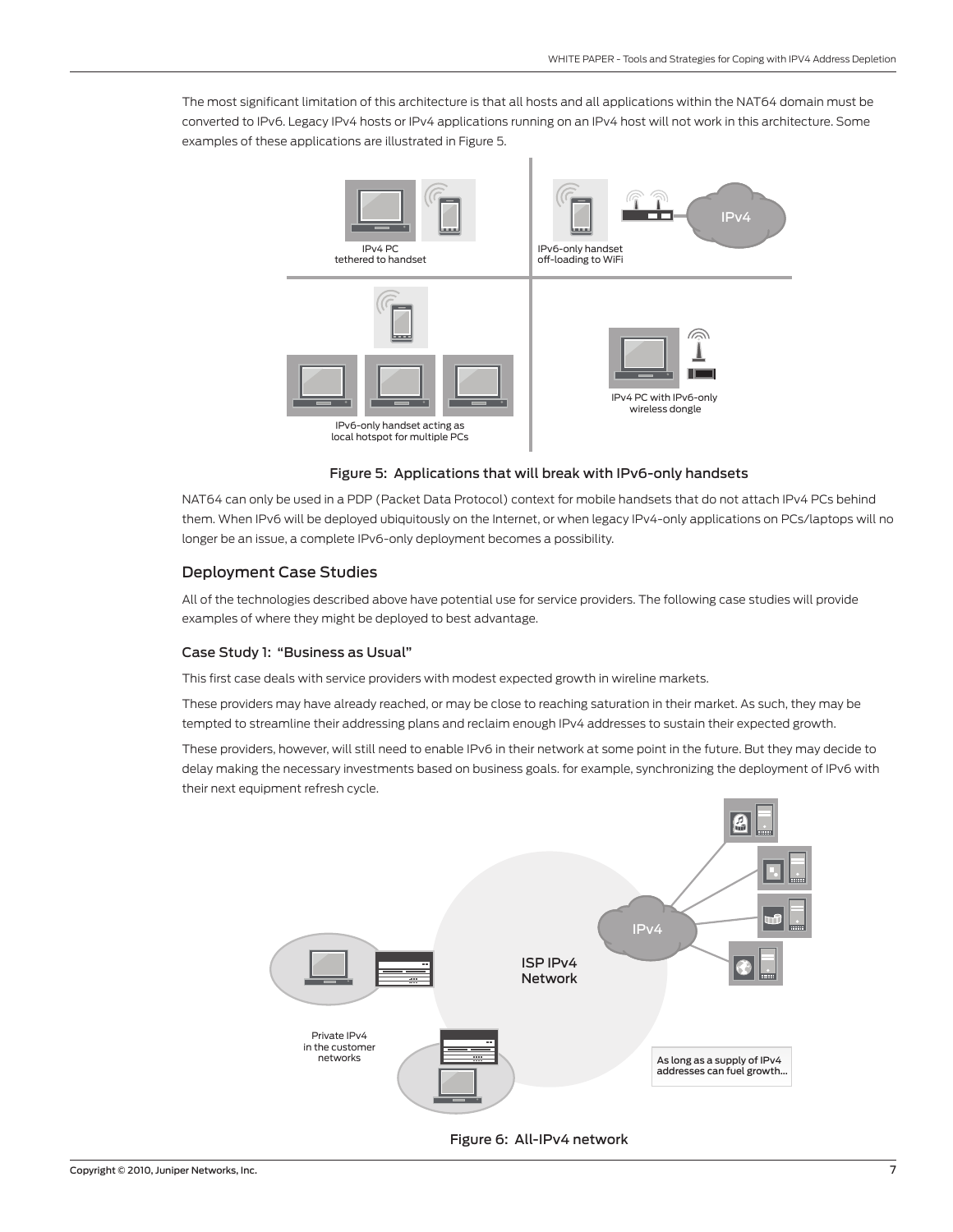#### <span id="page-7-0"></span>Case Study 2: A Legacy Network

The second case is one where service providers are in the process of migrating from an older access technology to a newer one. For example, they may be moving from DSL to fiber, and thus have two access networks that are growing at different rates. The investment to deploy IPv6 natively may be more difficult to justify in the legacy environment. Still, IPv4 address depletion is seen as an impending threat.

NAT444 is an architecture that enables these providers to deal with address shortages at the lowest cost. The advantage of NAT444 is that there is no change required to CPE equipment and no upgrade to IPv6 in any part of the network. The cost of introducing NAT444 includes the cost of the CGNAT device in the service provider network, and the operational cost of configuring, testing, and managing it.



#### Figure 7: NAT444 (aka double NAT) in an IP/MPLS service provider network

As illustrated in Figure 7, this case will typically include NAT at the CPE (access device). The change at the CPE is that the translated outside address is also a private IPv4 address. The second NAT is performed in the service provider infrastructure, and private addresses are translated to public addresses on the outside of the CGNAT device.

Figure 7 also shows the way traffic separation for legacy and new customers is performed via MPLS. With MPLS, legacy customers with global IPv4 addresses can bypass the CGNAT, and customers with private IPv4 addresses can be directed to the CGNAT device in the provider infrastructure.

In this case, 6rd<sup>3</sup> can be a complementary technology that can be deployed in order to provide a local solution to deploy IPv6 with customers that have an upgraded CPE.

#### Case Study 3: Significant Growth with New Network Build for New Customers

This case reviews a deployment example where service providers need to address significant growth segments and have made a strategic choice to deploy IPv6.

In this case, a new IPv6 infrastructure (at least in the access portion of the network) is built to handle the customers being added, and these customers will be issued IPv6-ready CPE devices.

DS Lite fits well into this scenario where CPE is provisioned with IPv6. The anticipated IPv6 traffic will be carried natively over the new infrastructure, and the IPv4 traffic will be transported over IPv6 tunnels to the CGNAT device. At the CGNAT, a single level of NAT is performed to translate private IPv4 to public IPv4 addresses. At the same time, the existing IPv4 customer base can continue to operate on the IPv4 network.

<sup>3</sup> Refer to RFC 5969 for 6rd specification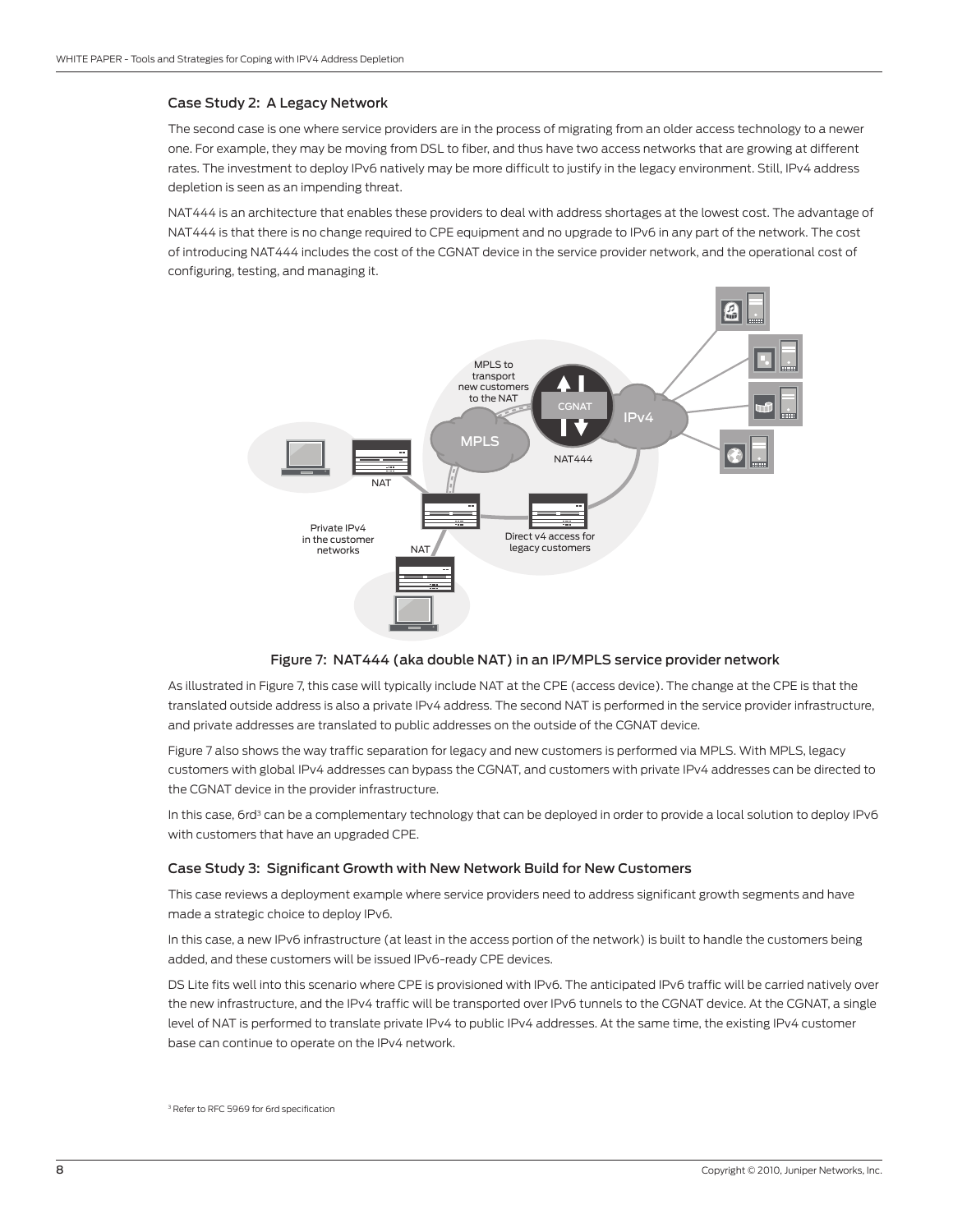<span id="page-8-0"></span>

Figure 8: DS Lite deployment

Figure 8 depicts a DS Lite deployment, where the access infrastructure is IPv6-enabled. An Address Family Transition Router (AFTR) function is deployed in the core to decapsulate the IPv4 traffic carried over the IPv6 tunnels, and to NAT those packets before delivery to the IPv4 Internet.

DS Lite can also be deployed where the access network is Layer 2 (this is common in Broadband Remote Access Server scenarios); in this case, the provider application edge router can serve as the IPv6 tunnel endpoint.

The beauty of DS Lite is that it decouples the deployment of IPv6 in the access and edge from the deployment of IPv6 on end user applications. The end user IPv4 applications can continue to work seamlessly with NAT44 on the CGNAT device in the provider infrastructure. IPv6 content can be natively accessed through an IPv6 cloud where available.

Another advantage of the DS Lite architecture is that all endpoints are assigned unique, global IPv6 addresses, thereby simplifying the management and administration of the network.

#### Case Study 4: Heavy New Device Growth (Smartphones, Smart Grid, Metering Networks)

This case applies to service providers managing heavy growth, typically in wireless or smart grid networks. If the provider has total control of the devices and applications that connect to its network, an IPv6-only and NAT64 solution may make sense.

In this case, the end user devices can be built IPv6-enabled and IPv6 content can be natively accessed through the network. To access IPv4 content, traffic flows can be directed through a NAT64 device in the provider network.

The limitations of this architecture are reached when legacy IPv4 devices or applications (or both) need to get connected to this network. An example of this is a tethered PC connected via a 3G/4G handset. No assumption can safely be made about what kind of application will be run on that PC. These may include IPv4-only applications that will not be able to access the IPv6 wireless network. A dual-stack architecture is a good alternative here; it handles those legacy devices and applications, provides IPv6 natively, and provides IPv4 via a CGNAT NAT44. This is illustrated in Figure 9 where the dual-stack handset has two simultaneous PDP contexts for each version (IPv4 and IPv6) to the Gateway GPRS Support node (GGSN).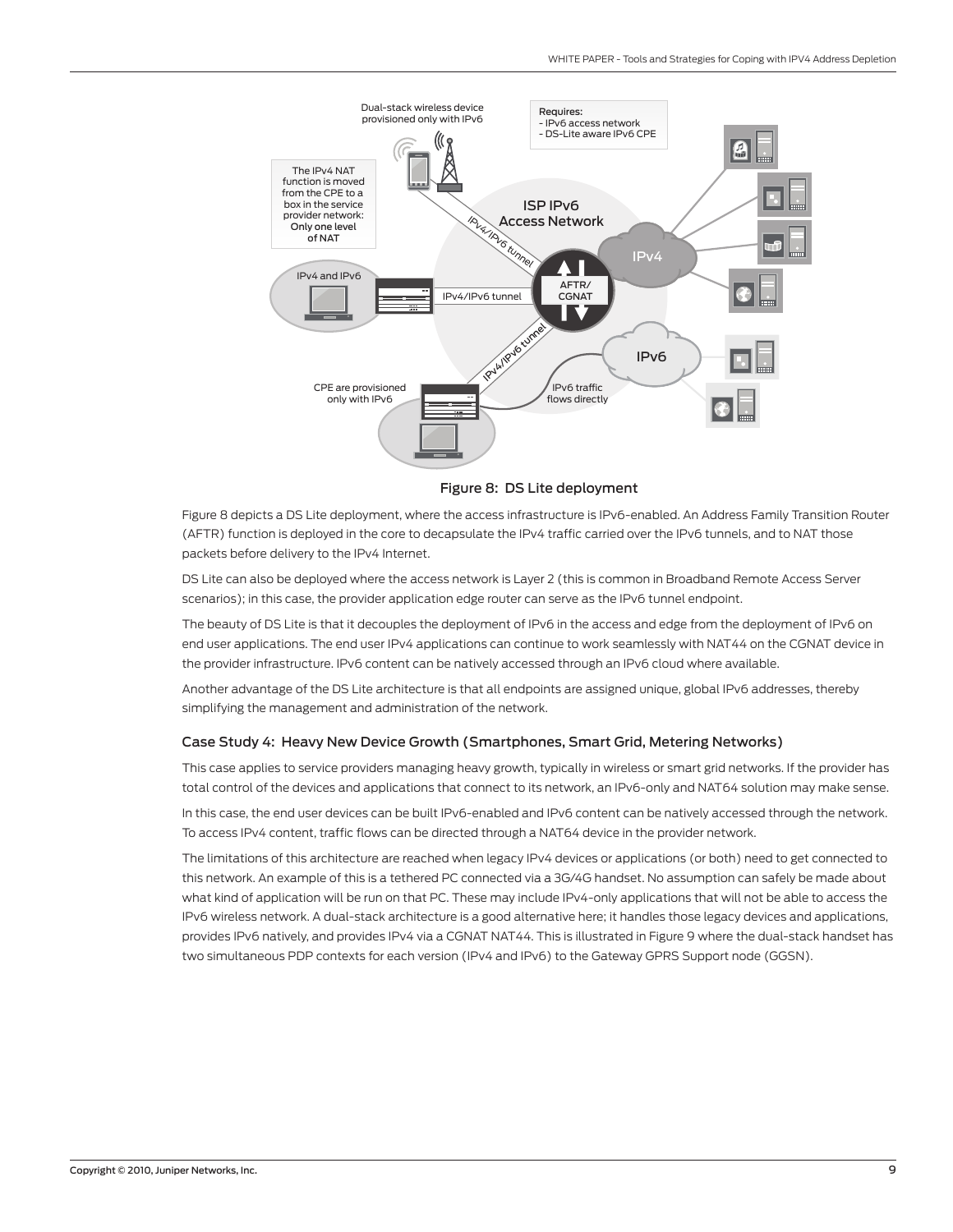<span id="page-9-0"></span>

Figure 9: Dual-stack end users for greenfield mobility markets

#### Juniper's Approach

Juniper has been a leader in IPv6 development practically since its inception, being the first router vendor to support IPv6 lookups and forwarding in its hardware. As the industry has evolved, Juniper has taken a leadership position in CGNAT, supporting all of its major facets (DS Lite, and NAT44/NAT444) on Juniper Networks® MX Series 3D Universal Edge Routers and T Series Core Routers. Juniper is committed to continued leadership in CGNAT, addressing all of the cases described in this paper and any more as they emerge.

The unique architecture and performance advantage of Juniper products gives us a natural advantage—a head start and deployment experience in this rapidly emerging market. To begin with, Juniper has pioneered the concept of scaling routing platforms at the services, control plane, and data plane. In the case of NAT, it is essentially a services plane task—as such, the ability to use the Multiservices Physical Interface Card (MS-PIC) and Multiservices Dense Port Concentrator (MS-DPC) on MX Series and T Series platforms for CGNAT services has allowed cutting edge deployments among our leading customers.

In combination with the capabilities of Juniper routing platforms and services gateways, Juniper is leading the way in helping service providers and large enterprises cope with the impending IPv4 address depletion.

#### **Independent Validation**

In early 2009, Juniper commissioned Isocore, an independent technology validation and testing organization to evaluate the capabilities of the IPv6 migration technologies at the time. The full details of the test are available in the report Evaluation of Juniper Networks IPv6 Migration Solution Functionality. In short, the results can be summarized by Isocore's conclusion that "the IPv6 migration feature set offered by Juniper Networks brings together all necessary components required for a seamless transition and concurrent support of both IPv4 and IPv6 services."

#### **Conclusion**

That the remaining pool of unallocated IPv4 addresses will be depleted within the next two or three years is no longer in serious dispute. Nor is there much argument that most networks are not yet ready for IPv6. Much more in question is how effective the proposed interim technologies will be in getting the most "mileage" out of allocated IPv4 addresses. None are ideal, and all have some degree of concerns surrounding them. But many service providers and even some enterprise network operators will need to utilize at least one of the CGNAT address sharing technologies discussed in this paper.

There is also some debate about whether these technologies will be short-term "make-do" solutions while IPv6 is being rapidly deployed, or whether the networking industry will adapt to these solutions to such a degree that IPv6 deployment will again be delayed for many years.

Whatever position you take, Juniper Networks offers a full range of solutions. For more information, please visit www.juniper.net/ipv6.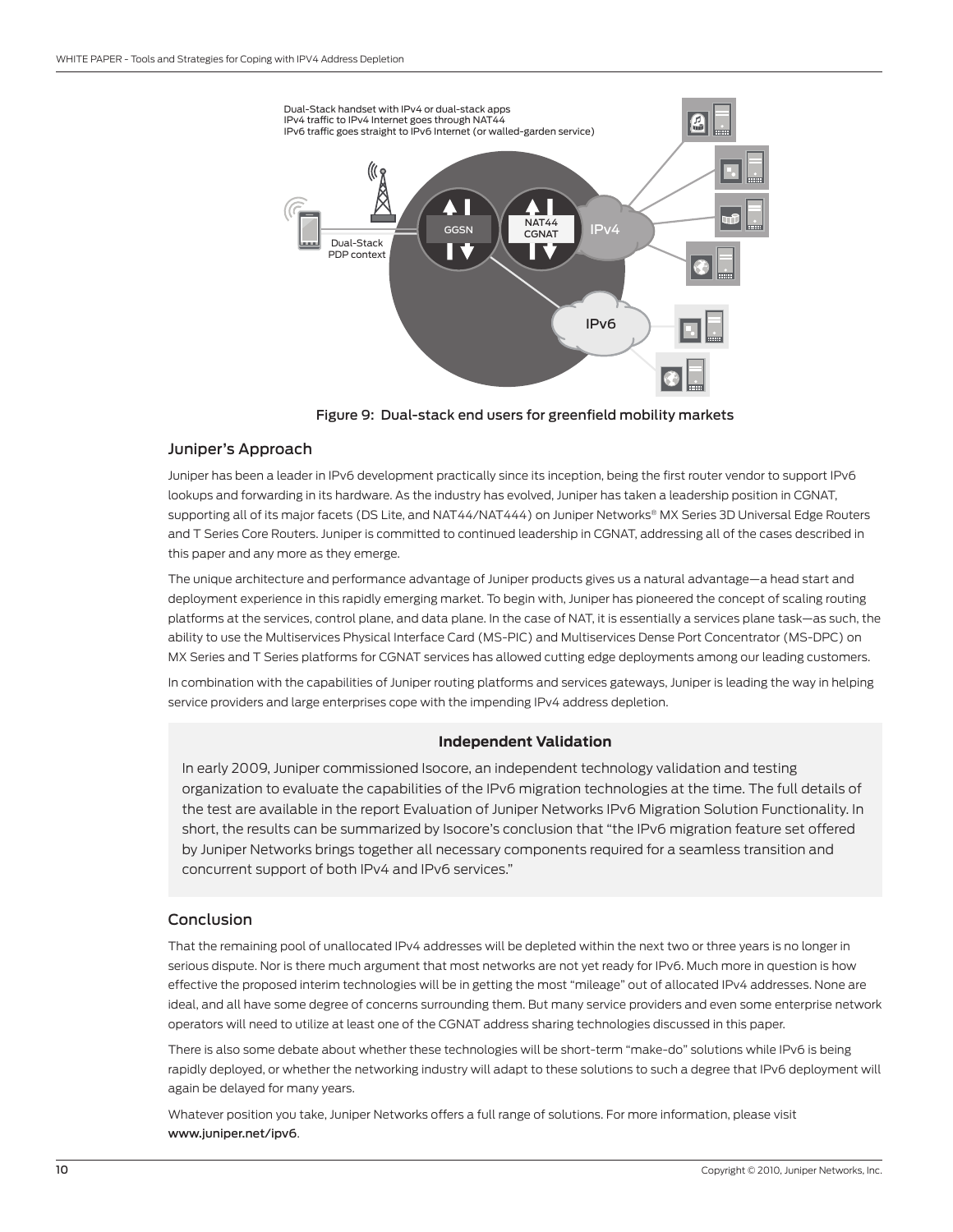### <span id="page-10-0"></span>Appendix: Understanding IPv4 Address Depletion

#### Projections for the Depletion of Public IPv4 Addresses

The entire IPv4 address space is divided into a total of 256 8-bit prefixes, or /8s ("slash eights"). Figure 10 shows the current state of those /8s as of June 2010. 240 are assigned, leaving 16 (just 6.25% of the entire IPv4 address space) still available for allocation. As a rough indicator of the rate of IPv4 address depletion, the available pool was 8.6% in March of 2010. By the end of 2010, the remaining pool will be somewhere between 4% and 5%.



#### Figure 10: Status of IPv4 /8 blocks as of June 2010

Figure 11 shows the annual distribution of IPv4 /8 prefixes beginning in 1993. The effects of Classless Interdomain Routing (CIDR) and other IANA allocation policies beginning in 1993 kept the allocation rate reasonably flat through the remainder of that decade. But beginning around 2000, a number of factors—primarily the full utilization of pre-CIDR allocations, the explosion of broadband subscribers, and the growth of Internet services in developing parts of the world—caused allocations to accelerate. After a peak in 2007, the rate of IPv4 allocation began to slow. While some of this rate reduction might be attributed to a "glut" in the preceding years, some of it is also attributable to tightening of allocation rules. As the available pool decreases, the IANA and the RIRs are making it increasingly difficult to acquire new IPv4 addresses.